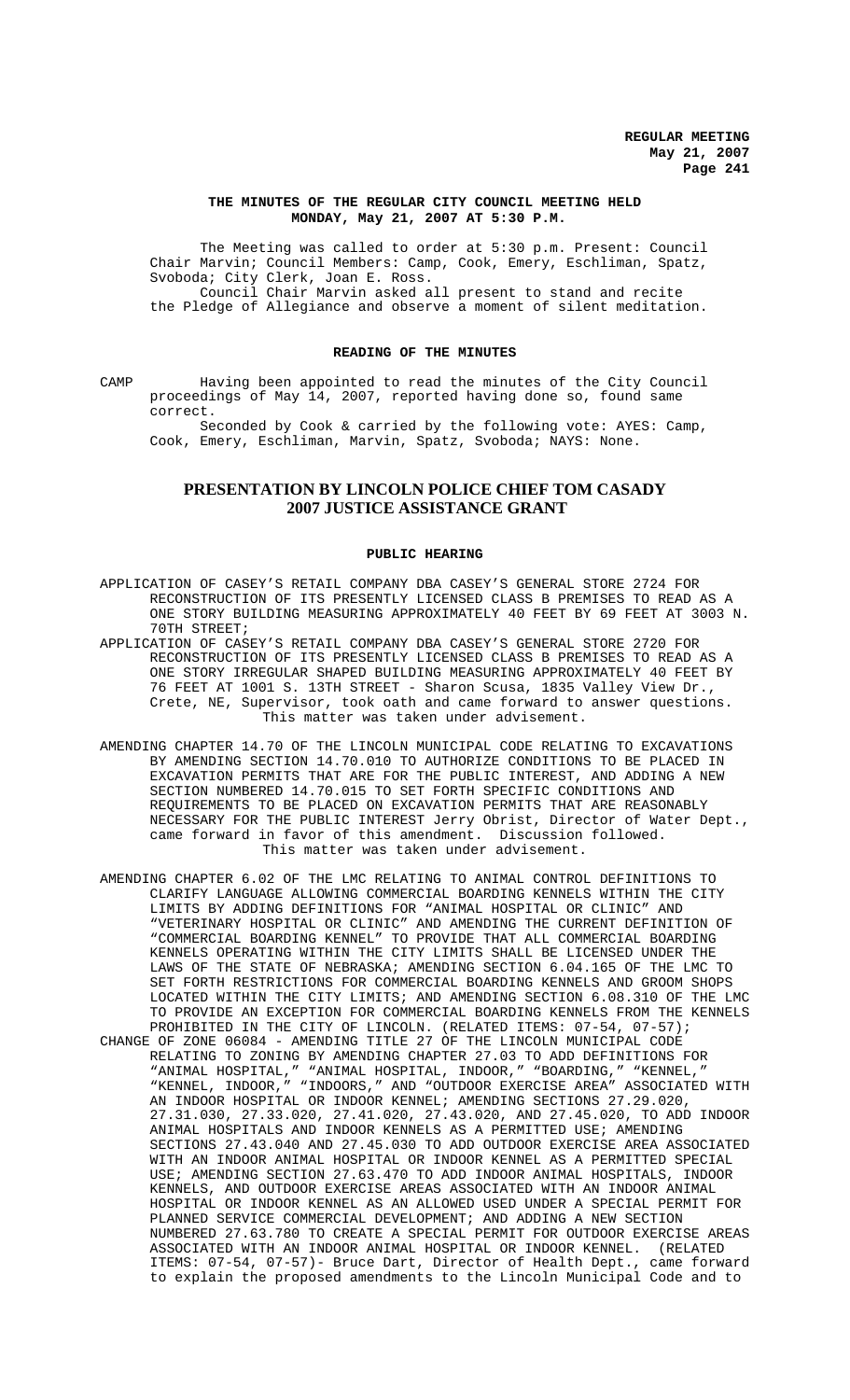> answer questions. Discussion followed. Tonya Skinner, Assistant City Attorney, came forward to answer questions. Marvin Krout, Director of Planning Dept., came forward to relate that he was approached by someone wanting to have a boarding kennel within the city limits thus the reason for these amendments. Danny Walker, 427 "E" Street, came forward to ask questions. Mike Rierden, 645 "M" Street, Suite 200, came forward representing KQ and Ben Allen owners of Kenl Inn in opposition. Henry Sader, 2030 Saltillo Rd., owner of Wilderness Kennels came forward in opposition. Discussion followed. Paul Marcussen, 5705 Waverly Rd., owner of Prairie Wind Kennels, came forward in opposition. Discussion followed. Tom Ryan, Camp Bow Wow, 1406 N. 102<sup>nd</sup> Ave., Omaha, NE, came forward in favor as they are wanting to locate their business in the City of Lincoln. Discussion followed. Mike Anderson, 199 McKelvie Rd., owner of Driftwood Kennels, came forward in opposition. Discussion followed. Peter Katt, representing Tom & Colleen Ryan for Camp Bow Wow, requesting approval of the Lincoln Municipal Code amendments. Discussion followed.

Judy Halstead, Health Department, came forward to answer a question.

This matter was taken under advisement.

DECLARING APPROXIMATELY 1.02 ACRES GENERALLY LOCATED AT THE SOUTHWEST CORNER OF HIGHWAY 66 AND HIGHWAY 6, ASHLAND, NEBRASKA AS SURPLUS PROPERTY - Marvin Krout, Director of Planning Dept., came forward to explain this property is not needed for the well field. Discussion followed. This matter was taken under advisement.

## **TOOK BREAK 7:21 P.M. RECONVENED 7:28 P.M.**

CHANGE OF ZONE 07020 - APPLICATION OF CASEY'S RETAIL COMPANY FOR A CHANGE OF ZONE FROM R-2 RESIDENTIAL DISTRICT TO B-1 LOCAL BUSINESS DISTRICT ON PROPERTY GENERALLY LOCATED AT NORTH 70TH STREET AND HAVELOCK AVENUE - Mark Hunzeker, 1045 Lincoln Mall, Suite 200, came forward representing Casey's Retail Company asking for approval. Discussion followed. Joanie Dyer, Casey'S Retail Company, came forward to state they will keep the store open on  $70^{th}$  & Havelock Streets as well as opening the store on  $70^{\text{th}}$  & Adam Streets.

## This matter was taken under advisement.

- MISC. 07004 AMENDING TITLE 26 OF THE LINCOLN MUNICIPAL CODE RELATING TO LAND SUBDIVISION TO PROVIDE REQUIREMENTS AND CRITERIA TO PREVENT AND CONTROL WATER POLLUTION FROM CONSTRUCTION SITE DISCHARGES AND DIMINISH ADVERSE IMPACTS TO HEALTH, SAFETY, PROPERTY, AND THE GENERAL WELFARE OF THE CITIZENS OF THE CITY OF LINCOLN BY ADDING NEW SECTIONS NUMBERED 26.07.085, 26.07.123, 26.07.125, 26.07.137, 26.07.138, 26.07.164, 26.07.166, 26.07.167, AND 26.27.168 TO PROVIDE DEFINITIONS FOR "CONSTRUCTION ACTIVITY," "INDIVIDUAL SITE CONSTRUCTION," "MINI-SWPPP," "PERMIT IN CONFORMANCE WITH CHAPTER 28.01," "PERSON," "STOP WORK ORDER," "STORM DRAINAGE SYSTEM," "STORMWATER," AND "STORMWATER POLLUTION PREVENTION PLAN (SWPPP)", RESPECTIVELY; BY AMENDING SECTIONS 26.11.038, 26.23.190, AND 26.27.060 TO REQUIRE COMPLIANCE WITH CHAPTER 28.01 FOR CONSTRUCTION ACTIVITY AND INDIVIDUAL SITE CONSTRUCTION; BY AMENDING SECTION 26.31.040 TO ALLOW ENFORCEMENT ACTION AND REMOVAL AUTHORITY BY THE CITY IN THE EVENT SEDIMENT IS DEPOSITED IN A STORM DRAINAGE SYSTEM. (RELATED ITEMS: 07-78, 07-79, 07-80, 07R-102);
- CHANGE OF ZONE 07015 AMENDING SECTION 27.81.010 OF THE LINCOLN MUNICIPAL CODE RELATING TO GENERAL REGULATIONS OF THE ZONING CODE AND TO REQUIRE COMPLIANCE WITH CHAPTER 28.01, REGULATIONS FOR CONSTRUCTION SITE DISCHARGES, FOR CONSTRUCTION ACTIVITY. (RELATED ITEMS: 07-78, 07-79, 07- 80, 07R-102);
- CREATING A NEW TITLE 28 "STORMWATER QUALITY AND EROSION AND SEDIMENT CONTROL" TO CONSOLIDATE THE EROSION AND SEDIMENT CONTROL REQUIREMENTS IN A SINGLE CHAPTER CALLED "REGULATIONS FOR CONSTRUCTION SITE DISCHARGES" TO MEET ALL STATE AND FEDERAL REQUIREMENTS. (RELATED ITEMS: 07-78, 07-79, 07-80,  $07R-102$ ;
- MISC. 07005 AMENDING THE CITY OF LINCOLN DESIGN STANDARDS TO SET FORTH STANDARDS FOR CONSTRUCTION SITE STORMWATER DISCHARGES PURSUANT TO THE NATIONAL POLLUTANT DISCHARGE ELIMINATION SYSTEM (NPDES) UNDER THE FEDERAL CLEAN WATER ACT AND THE NEBRASKA ENVIRONMENTAL PROTECTION ACT BY AMENDING CHAPTER 2.05 "STORMWATER DRAINAGE DESIGN STANDARDS, SECTION 11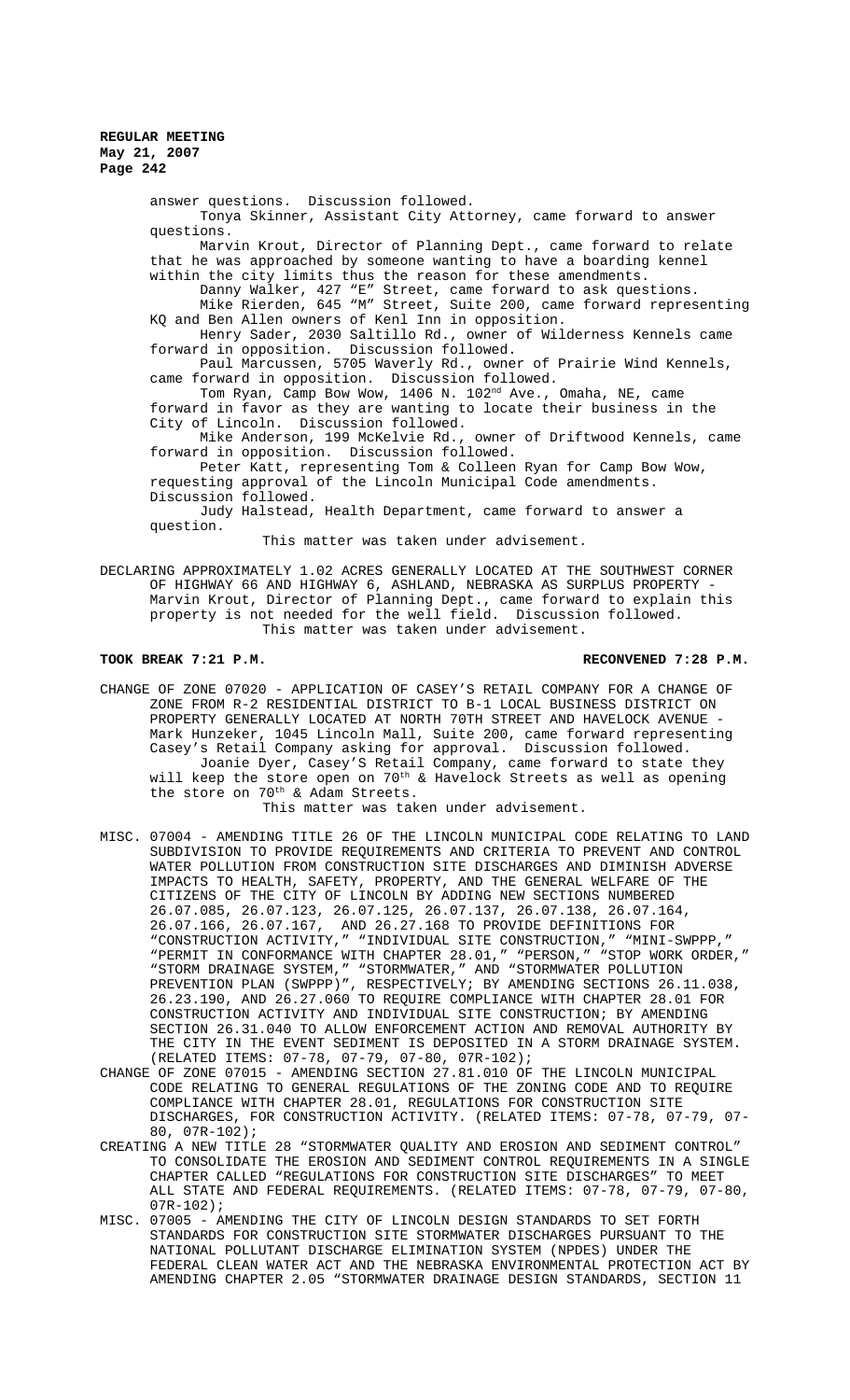"EROSION AND SEDIMENT CONTROL" TO REPEAL SECTIONS 11.1 AND 11.2 AND TO ADD NEW SECTION 11.1 SETTING FORTH THE PURPOSE AND SCOPE OF THE DESIGN STANDARDS FOR EROSION AND SEDIMENT CONTROL; TO ADD NEW SECTION 11.2 REQUIRING THAT A PERMIT AND SWPPP BE SUBMITTED TO THE LOWER PLATTE SOUTH NATURAL RESOURCES DISTRICT FOR ANY CONSTRUCTION ACTIVITY; TO ADD NEW SECTION 11.3 SETTING FORTH REQUIREMENTS FOR INDIVIDUAL SITE CONSTRUCTION; AND TO ADD NEW SECTION 11.4 WHICH ADOPTS BY REFERENCE CHAPTER 9 OF THE CITY'S DRAINAGE CRITERIA MANUAL. (RELATED ITEMS: 07-78, 07-79, 07-80, 07R-102) (ACTION DATE: 6/4/07)- J.B. Dixon, Stormwater Specialist with Lower Platte Water District, came forward to make a presentation.

Rock Krzycki, Public Works & Utilities Dept., Watershed Management, came forward to explain what process was followed to propose the changes requested. Discussion followed.

Danny Walker, 427 "E" Street, came forward to request the eastwest bike trail under Capitol Parkway between 1st and K street be cleaned up and repaired.

Fred Hoke, Government Affairs Director of Home Builders Association, came forward stating he was the chair of the committee to develop recommendations for the stormwater program. The committee feels the regulations meet the EPA & DEQ requirements. Discussion followed.

Peter Katt, 1045 Lincoln Mall, Suite 200, came forward representing Prairie Homes, Hartland Homes, and Fowler Custom Homes in opposition.

Richard Sutton, 1326 N. 38<sup>th</sup> Street, came forward in support. Nicole Fleck-Tooze, Public Works & Utilities, came forward to

explain "mini-SWPPP's". Miki Esposito, came forward to answer questions. Discussion followed.

Donna Garden, Nebraska Department of Environmental Quality supervisor for NPD Permits & Compliance Units came forward to answer questions. Discussion followed.

This matter was taken under advisement.

ASSESSING PROPERTY OWNERS FOR THE COST OF SNOW REMOVAL BY THE CITY FROM SIDEWALKS ADJACENT TO THEIR PROPERTY DURING THE WINTER OF 2006-2007 - Harry Kroos, Public Works & Utilities Dept., came forward to explain the process which leads up to the assessment of the property owners. Discussion followed.

This matter was taken under advisement.

VACATION 07004 - VACATING TWO PORTIONS (.26 AND .15 ACRES) OF ROKEBY ROAD AT ITS INTERSECTION WITH BREAGAN ROAD AND THE RAILROAD CROSSING - Don Thomas, County Engineer, came forward with information and to answer questions. Discussion followed.

Richard Kotas, Manager of Rails for OPPD, 444 S. 16<sup>th</sup> Street, Omaha, NE, came forward to answer questions. Discussion followed. This matter was taken under advisement.

APPROVING A REDEVELOPMENT AND LIMITED TERM USE RESTRICTIONS AGREEMENT BETWEEN THE CITY OF LINCOLN AND DAVID A. WOOD FOR CONSTRUCTION OF AN OFFICE BUILDING WITH WAREHOUSE SPACE ON PROPERTY GENERALLY LOCATED AT 2600 WEST M COURT WITHIN THE WEST O REDEVELOPMENT PLAN - Wynn Hjermstad, Urban Development, came forward to request approval and to answer questions. Discussion followed.

David Wood, 2600 West M Court, business owner of blighted property, came forward requesting approval. Discussion followed.

**\*\* END OF PUBLIC HEARING \*\***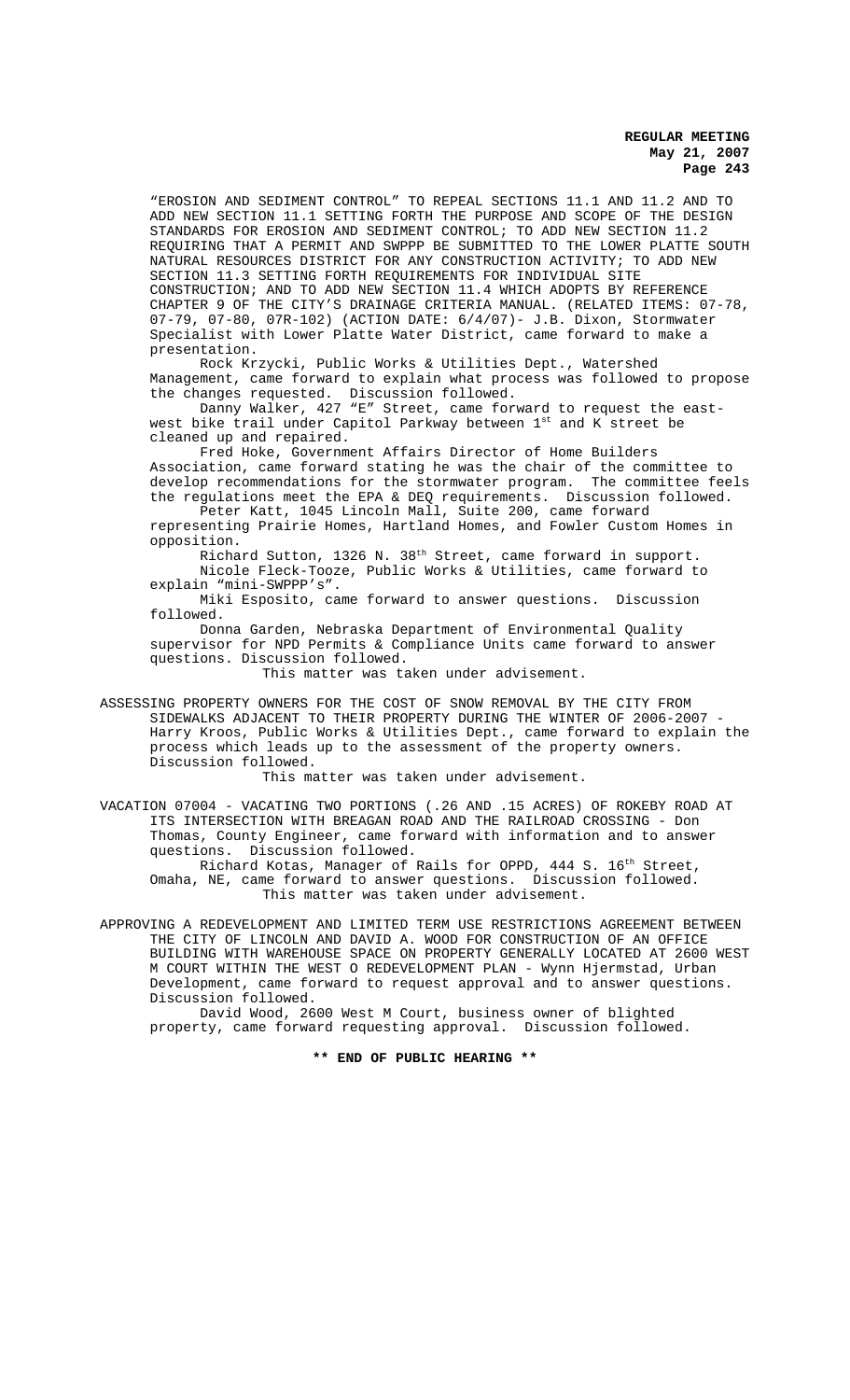## **COUNCIL ACTION**

#### **LIQUOR RESOLUTIONS**

APPLICATION OF CASEY'S RETAIL COMPANY DBA CASEY'S GENERAL STORE 2724 FOR RECONSTRUCTION OF ITS PRESENTLY LICENSED CLASS B PREMISES TO READ AS A ONE STORY BUILDING MEASURING APPROXIMATELY 40 FEET BY 69 FEET AT 3003 N. 70TH STREET - CLERK read the following resolution, introduced by Jon Camp, who moved its adoption for approval:<br>A-84369 BE IT RESOLVED by the City Council o

BE IT RESOLVED by the City Council of the City of Lincoln, Nebraska:

That after hearing duly had as required by law, consideration of the facts of this application, the Nebraska Liquor Control Act, and the pertinent City ordinances, the City Council recommends that the application of Casey's Retail Company dba Casey's General Store 2724 for reconstruction of its licensed Class B premises to read as a one story building measuring approximately 40 feet by 69 feet located at 3003 N. 70th Street, Lincoln, Nebraska, be approved with the condition that the premise complies in every respect with all City and State regulations. BE IT FURTHER RESOLVED that the City Clerk is directed to transmit a copy of this resolution to the Nebraska Liquor Control Commission. Introduced by Jon Camp

Seconded by Svoboda & carried by the following vote: AYES: Camp, Cook, Emery, Eschliman, Marvin, Spatz, Svoboda; NAYS: None.

APPLICATION OF CASEY'S RETAIL COMPANY DBA CASEY'S GENERAL STORE 2720 FOR RECONSTRUCTION OF ITS PRESENTLY LICENSED CLASS B PREMISES TO READ AS A ONE STORY IRREGULAR SHAPED BUILDING MEASURING APPROXIMATELY 40 FEET BY 76 FEET AT 1001 S. 13TH STREET - CLERK read the following resolution, introduced by Jon Camp, who moved its adoption for approval:<br>A-84370 BE IT RESOLVED by the City Council of the City of Linc BE IT RESOLVED by the City Council of the City of Lincoln, Nebraska:

That after hearing duly had as required by law, consideration of the facts of this application, the Nebraska Liquor Control Act, and the pertinent City ordinances, the City Council recommends that the application of Casey's Retail Company dba Casey's General Store 2720 for reconstruction of its licensed Class B premises to read as a one story irregular shaped building measuring approximately 40 feet by 76 feet located at 1001 S. 13th Street, Lincoln, Nebraska, be approved with the condition that the premise complies in every respect with all City and State regulations.

BE IT FURTHER RESOLVED that the City Clerk is directed to transmit a copy of this resolution to the Nebraska Liquor Control Commission. Introduced by Jon Camp

Seconded by Svoboda & carried by the following vote: AYES: Camp, Cook, Emery, Eschliman, Marvin, Spatz, Svoboda; NAYS: None.

# ORDINANCES - 2<sup>ND</sup> READING & RELATED RESOLUTIONS (as required)

AMENDING CHAPTER 14.70 OF THE LINCOLN MUNICIPAL CODE RELATING TO EXCAVATIONS BY AMENDING SECTION 14.70.010 TO AUTHORIZE CONDITIONS TO BE PLACED IN EXCAVATION PERMITS THAT ARE FOR THE PUBLIC INTEREST, AND ADDING A NEW SECTION NUMBERED 14.70.015 TO SET FORTH SPECIFIC CONDITIONS AND REQUIREMENTS TO BE PLACED ON EXCAVATION PERMITS THAT ARE REASONABLY NECESSARY FOR THE PUBLIC INTEREST - CLERK read an ordinance, introduced by Dan Marvin, amending Chapter 14.70 of the Lincoln Municipal Code relating to Excavations by amending Section 14.70.010 to authorize conditions to be placed on excavation permits that are for the public interest; adding a new section numbered 14.70.015 to indicate specific conditions to be placed on excavation permits; and repealing Section 14.70.010 of the Lincoln Municipal Code as hitherto existing, the second time.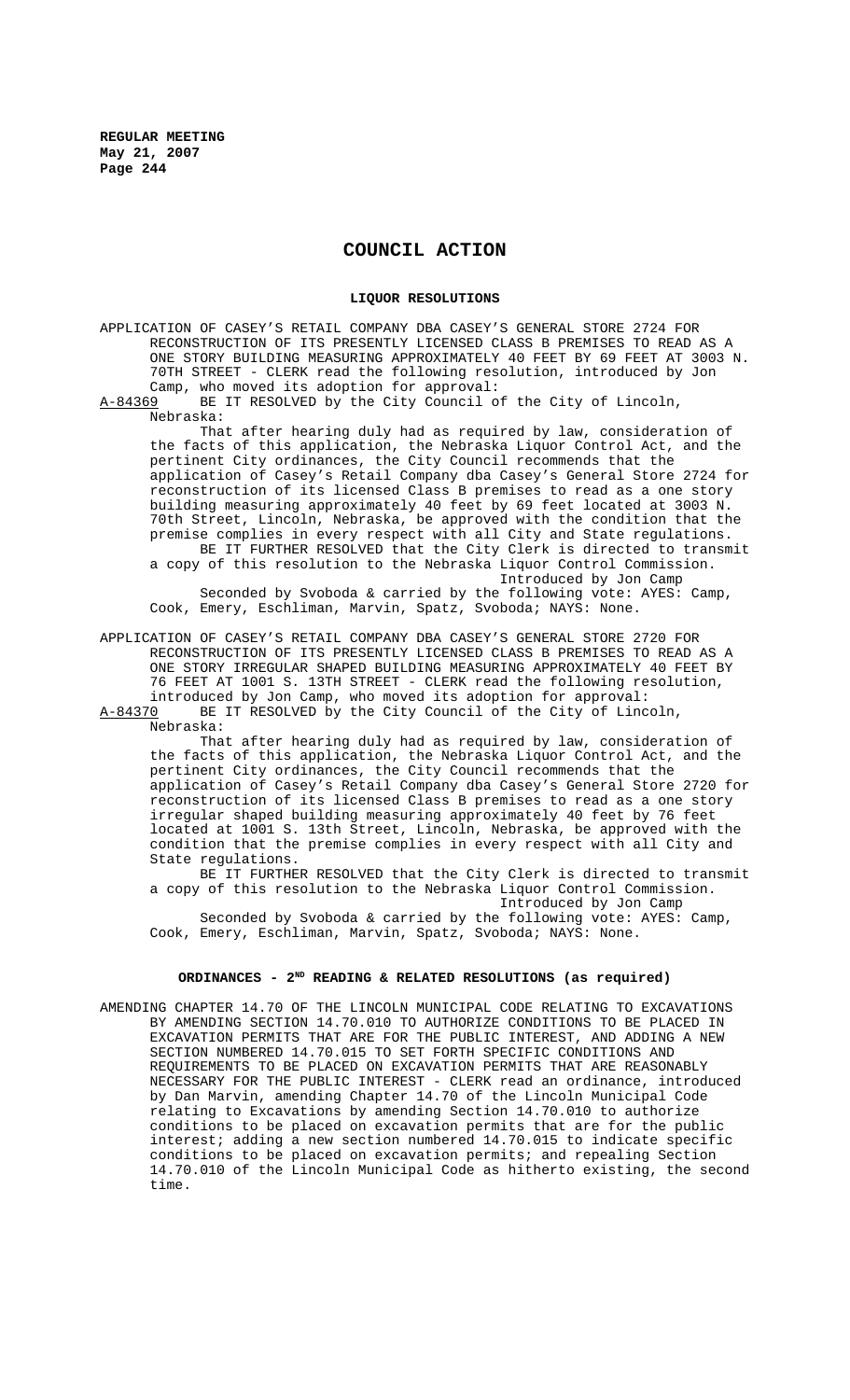- AMENDING CHAPTER 6.02 OF THE LMC RELATING TO ANIMAL CONTROL DEFINITIONS TO CLARIFY LANGUAGE ALLOWING COMMERCIAL BOARDING KENNELS WITHIN THE CITY LIMITS BY ADDING DEFINITIONS FOR "ANIMAL HOSPITAL OR CLINIC" AND "VETERINARY HOSPITAL OR CLINIC" AND AMENDING THE CURRENT DEFINITION OF "COMMERCIAL BOARDING KENNEL" TO PROVIDE THAT ALL COMMERCIAL BOARDING KENNELS OPERATING WITHIN THE CITY LIMITS SHALL BE LICENSED UNDER THE LAWS OF THE STATE OF NEBRASKA; AMENDING SECTION 6.04.165 OF THE LMC TO SET FORTH RESTRICTIONS FOR COMMERCIAL BOARDING KENNELS AND GROOM SHOPS LOCATED WITHIN THE CITY LIMITS; AND AMENDING SECTION 6.08.310 OF THE LMC TO PROVIDE AN EXCEPTION FOR COMMERCIAL BOARDING KENNELS FROM THE KENNELS PROHIBITED IN THE CITY OF LINCOLN. (RELATED ITEMS: 07-54, 07-57) - CLERK read an ordinance, introduced by Jon Camp, amending Title 6 of the Lincoln Municipal Code relating to Animals by amending Chapter 6.02 of the Lincoln Municipal Code relating Animal Control Definitions to clarify language allowing commercial boarding kennels within the city limits by adding a new section numbered 6.02.065 to add a definition for "animal hospital or clinic"; amending Section 6.02.140, "commercial to require commercial boarding kennels to be licensed under the laws of the State of Nebraska; adding a new section numbered 6.02.525 to add a definition for "veterinary hospital or clinic"; and amending Section 6.04.165 of the Lincoln Municipal Code to set forth restrictions for commercial boarding kennels, pet shops, and commercial breeding kennels; and amending Section 6.08.310 of the Lincoln Municipal Code to provide an exception for commercial boarding kennels from the kennels prohibited in the City of Lincoln; and repealing Sections 6.02.140, 6.04.165, and 6.08.310 of the Lincoln Municipal Code as hitherto existing, the second time.
- CHANGE OF ZONE 06084 AMENDING TITLE 27 OF THE LINCOLN MUNICIPAL CODE RELATING TO ZONING BY AMENDING CHAPTER 27.03 TO ADD DEFINITIONS FOR "ANIMAL HOSPITAL," "ANIMAL HOSPITAL, INDOOR," "BOARDING," "KENNEL," "KENNEL, INDOOR," "INDOORS," AND "OUTDOOR EXERCISE AREA" ASSOCIATED WITH AN INDOOR HOSPITAL OR INDOOR KENNEL; AMENDING SECTIONS 27.29.020, 27.31.030, 27.33.020, 27.41.020, 27.43.020, AND 27.45.020, TO ADD INDOOR ANIMAL HOSPITALS AND INDOOR KENNELS AS A PERMITTED USE; AMENDING SECTIONS 27.43.040 AND 27.45.030 TO ADD OUTDOOR EXERCISE AREA ASSOCIATED WITH AN INDOOR ANIMAL HOSPITAL OR INDOOR KENNEL AS A PERMITTED SPECIAL USE; AMENDING SECTION 27.63.470 TO ADD INDOOR ANIMAL HOSPITALS, INDOOR KENNELS, AND OUTDOOR EXERCISE AREAS ASSOCIATED WITH AN INDOOR ANIMAL HOSPITAL OR INDOOR KENNEL AS AN ALLOWED USED UNDER A SPECIAL PERMIT FOR PLANNED SERVICE COMMERCIAL DEVELOPMENT; AND ADDING A NEW SECTION NUMBERED 27.63.780 TO CREATE A SPECIAL PERMIT FOR OUTDOOR EXERCISE AREAS ASSOCIATED WITH AN INDOOR ANIMAL HOSPITAL OR INDOOR KENNEL. (RELATED ITEMS: 07-54, 07-57) - CLERK read an ordinance, introduced by Jon Camp, amending Title 27 of the Lincoln Municipal Code relating to Zoning by amending Chapter 27.03 to add definitions for "animal hospital," "animal hospital, indoor," "boarding," "kennel," "kennel, indoor," "indoors," and "outdoor exercise area" associated with an indoor hospital or indoor kennel; amending Sections 27.29.020, 27.31.030, 27.33.020, 27.41.020, 27.43.020, and 27.45.020, to add indoor animal hospitals and indoor kennels as a permitted use; amending Sections 27.43.040 and 27.45.030 to add outdoor exercise area associated with an indoor animal hospital or indoor kennel as a permitted special use; amending Section 27.63.470 to add indoor animal hospitals, indoor kennels, and outdoor exercise areas associated with an indoor animal hospital or indoor kennel as an allowed used under a special permit for planned service commercial development; adding a new section numbered 27.63.780 to create a special permit for outdoor exercise areas associated with an indoor animal hospital or indoor kennel; and repealing Sections 27.29.020, 27.31.030, 27.33.020, 27.41.020, 27.43.020, 27.43.040, 27.45.020, 27.45.030 and 27.63.470 of the Lincoln Municipal Code as hitherto existing, the second time.
- DECLARING APPROXIMATELY 1.02 ACRES GENERALLY LOCATED AT THE SOUTHWEST CORNER OF HIGHWAY 66 AND HIGHWAY 6, ASHLAND, NEBRASKA AS SURPLUS PROPERTY - CLERK read an ordinance, introduced by Jon Camp, declaring approximately 1.02 acres of City-owned property generally located at the southwest corner of Highway 66 and Highway 6, Ashland, Nebraska as surplus and authorizing the sale thereof, the second time.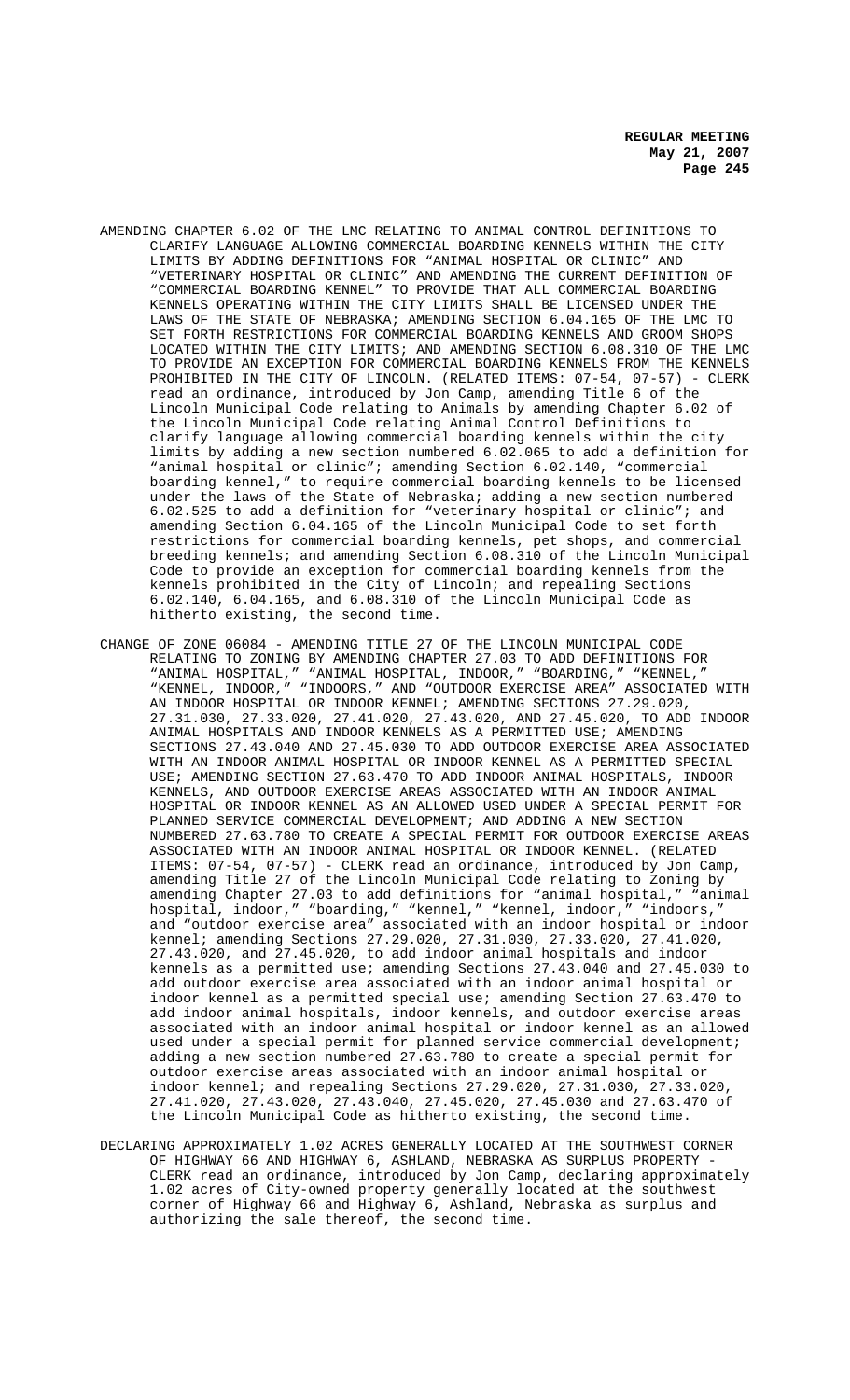- CHANGE OF ZONE 07020 APPLICATION OF CASEY'S RETAIL COMPANY FOR A CHANGE OF ZONE FROM R-2 RESIDENTIAL DISTRICT TO B-1 LOCAL BUSINESS DISTRICT ON PROPERTY GENERALLY LOCATED AT NORTH 70TH STREET AND HAVELOCK AVENUE CLERK read an ordinance, introduced by Jon Camp, amending the Lincoln Zoning District Maps attached to and made a part of Title 27 of the Lincoln Municipal Code, as provided by Section 27.05.020 of the Lincoln Municipal Code, by changing the boundaries of the districts established and shown thereon, the second time.
- MISC. 07004 AMENDING TITLE 26 OF THE LINCOLN MUNICIPAL CODE RELATING TO LAND SUBDIVISION TO PROVIDE REQUIREMENTS AND CRITERIA TO PREVENT AND CONTROL WATER POLLUTION FROM CONSTRUCTION SITE DISCHARGES AND DIMINISH ADVERSE IMPACTS TO HEALTH, SAFETY, PROPERTY, AND THE GENERAL WELFARE OF THE CITIZENS OF THE CITY OF LINCOLN BY ADDING NEW SECTIONS NUMBERED 26.07.085, 26.07.123, 26.07.125, 26.07.137, 26.07.138, 26.07.164, 26.07.166, 26.07.167, AND 26.27.168 TO PROVIDE DEFINITIONS FOR "CONSTRUCTION ACTIVITY, "INDIVIDUAL SITE CONSTRUCTION," "MINI-SWPPP," "PERMIT IN CONFORMANCE WITH CHAPTER 28.01," "PERSON," "STOP WORK ORDER," "STORM DRAINAGE SYSTEM," "STORMWATER," AND "STORMWATER POLLUTION PREVENTION PLAN (SWPPP)", RESPECTIVELY; BY AMENDING SECTIONS 26.11.038, 26.23.190, AND 26.27.060 TO REQUIRE COMPLIANCE WITH CHAPTER 28.01 FOR CONSTRUCTION ACTIVITY AND INDIVIDUAL SITE CONSTRUCTION; BY AMENDING SECTION 26.31.040 TO ALLOW ENFORCEMENT ACTION AND REMOVAL AUTHORITY BY THE CITY IN THE EVENT SEDIMENT IS DEPOSITED IN A STORM DRAINAGE SYSTEM. (RELATED ITEMS: 07-78, 07-79, 07-80, 07R-102) - CLERK read an ordinance, introduced by Jon Camp, amending Title 26 of the Lincoln Municipal Code relating to Land Subdivision to provide requirements and criteria to prevent and control water pollution from construction site discharges and diminish adverse impacts to health, safety, property, and the general welfare of the citizens of the City of Lincoln by adding new sections numbered 26.07.085, 26.07.123, 26.07.125.05, 26.07.137, 26.07.138, 26.07.164, 26.07.166, 26.07.167 and 26.07.168 to provide definitions for "construction activity," "individual site construction," mini-SWPPP," "permit in conformance with Chapter 28.01," "person," "stop work order," "storm drainage system," "stormwater," and "stormwater pollution prevention plan (SWPPP)," respectively; by amending Sections 26.11.038, 26.23.190, and 26.27.060 to require compliance with Chapter 28.01 for construction activity and individual site construction; by amending Section 26.31.040 to allow enforcement action and removal authority by the City in the event sediment is deposited in a storm drainage system; and repealing Sections 26.11.038, 26.23.190, 26.27.060, and 26.31.040 of the Lincoln Municipal Code as hitherto existing, the second time.
- CHANGE OF ZONE 07015 AMENDING SECTION 27.81.010 OF THE LINCOLN MUNICIPAL CODE RELATING TO GENERAL REGULATIONS OF THE ZONING CODE AND TO REQUIRE COMPLIANCE WITH CHAPTER 28.01, REGULATIONS FOR CONSTRUCTION SITE DISCHARGES, FOR CONSTRUCTION ACTIVITY. (RELATED ITEMS: 07-78, 07-79, 07- 80, 07R-102) - CLERK read an ordinance, introduced by Jon Camp, amending Section 27.81.010 of the Lincoln Municipal Code relating General Regulations of the Zoning Code to require compliance with Chapter 28.01, Regulations for Construction Site Discharges, for construction activity; and by repealing Section 27.81.010 of the Lincoln Municipal Code as hitherto existing, the second time.
- CREATING A NEW TITLE 28 "STORMWATER QUALITY AND EROSION AND SEDIMENT CONTROL" TO CONSOLIDATE THE EROSION AND SEDIMENT CONTROL REQUIREMENTS IN A SINGLE CHAPTER CALLED "REGULATIONS FOR CONSTRUCTION SITE DISCHARGES" TO MEET ALL STATE AND FEDERAL REQUIREMENTS. (RELATED ITEMS: 07-78, 07-79, 07-80, 07R-102) - CLERK read an ordinance, introduced by Jon Camp, amending the Lincoln Municipal code by creating a new Title 28, Stormwater Quality and Erosion and Sediment Control, and a new Chapter 28.01, Regulations for Construction Site Discharges, to provide requirements and criteria to prevent and control water pollution and diminish adverse impacts to health, safety, property, and the general welfare of the citizens of the City of Lincoln by adding Section 28.01.010 setting forth the purpose and findings of regulating construction site discharges; Section 28.01.020 establishing the authority and applicability of these regulations to all lands within the corporate limits of the City and within three miles thereof; Section 28.01.030 setting forth definitions including Applicant, Authorized Representative, Best Management Practices (BMPs), City, Common Plan of Development or Sale, Construction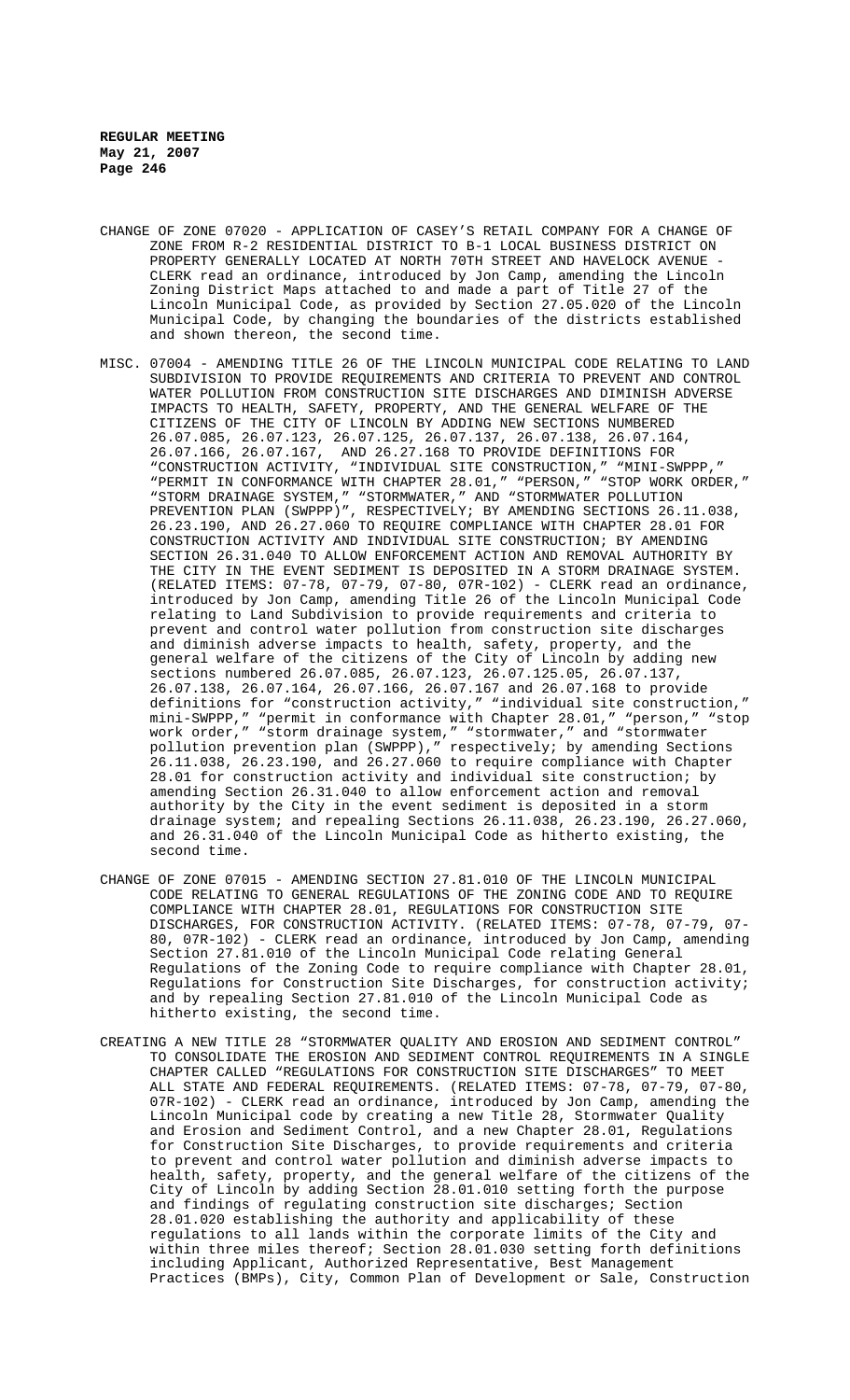Activity, Director, Erosion, Final Stabilization, Illicit Discharge, Individual Site Construction, Land Disturbance, Mini-SWPPP, MS4 Permit, Municipal Separate Stormwater Sewer System (MS4), National Pollutant Discharge Elimination System (NPDES), Notice of Intent (NOI), Notice of Termination (NOT), NPDES General Permit, Owner, Permit, Permittee, Person, Pollutant, Public Right-of-Way, Sediment, Sedimentation, Stop Work Order, Storm Drainage System, Stormwater, and Stormwater Pollution Prevention Plan (SWPPP); Section 28.01.040 incorporating the City's Design Standards and Drainage Criteria Manual and providing an exemption for emergency activity; Section 28.01.050 requiring that a permit and SWPPP be submitted to the Lower Platte South Natural Resources District for any construction activity; Section 28.01.060 setting forth requirements for the Construction Activity SWPPP; Section 28.01.070 setting forth requirements for the Individual Site Construction Mini-SWPPP; Section 28.01.080 establishing a process by which a permittee must conduct routine inspections to ensure compliance with the regulations; Section 28.01.090 providing a mechanism to terminate the permit; Section 28.01.100 allowing for enforcement action by the City in the event sediment is in a public right-of-way or storm drainage system; Section 28.01.110 providing a right-or-entry to the City and the Lower Platte South Natural Resources District to perform inspections of construction sites to verify compliance with the regulations; and Section 28.01.120 specifying unlawful acts under the chapter, providing enforcement authority for the City in the event a violation occurs, and establishing penalties for such violations, the second time.

MISC. 07005 - AMENDING THE CITY OF LINCOLN DESIGN STANDARDS TO SET FORTH STANDARDS FOR CONSTRUCTION SITE STORMWATER DISCHARGES PURSUANT TO THE NATIONAL POLLUTANT DISCHARGE ELIMINATION SYSTEM (NPDES) UNDER THE FEDERAL CLEAN WATER ACT AND THE NEBRASKA ENVIRONMENTAL PROTECTION ACT BY AMENDING CHAPTER 2.05 "STORMWATER DRAINAGE DESIGN STANDARDS, SECTION 11 "EROSION AND SEDIMENT CONTROL" TO REPEAL SECTIONS 11.1 AND 11.2 AND TO ADD NEW SECTION 11.1 SETTING FORTH THE PURPOSE AND SCOPE OF THE DESIGN STANDARDS FOR EROSION AND SEDIMENT CONTROL; TO ADD NEW SECTION 11.2 REQUIRING THAT A PERMIT AND SWPPP BE SUBMITTED TO THE LOWER PLATTE SOUTH NATURAL RESOURCES DISTRICT FOR ANY CONSTRUCTION ACTIVITY; TO ADD NEW SECTION 11.3 SETTING FORTH REQUIREMENTS FOR INDIVIDUAL SITE CONSTRUCTION; AND TO ADD NEW SECTION 11.4 WHICH ADOPTS BY REFERENCE CHAPTER 9 OF THE CITY'S DRAINAGE CRITERIA MANUAL. (RELATED ITEMS: 07-78, 07-79, 07-80, 07R-102) (ACTION DATE: 6/4/07)

## **RESOLUTIONS**

ASSESSING PROPERTY OWNERS FOR THE COST OF SNOW REMOVAL BY THE CITY FROM SIDEWALKS ADJACENT TO THEIR PROPERTY DURING THE WINTER OF 2006-2007 - CLERK read the following resolution, introduced by Jon Camp, who moved its adoption:<br><u>A-84371</u> BE IT R

BE IT RESOLVED by the City Council of the City of Lincoln, Nebraska:

Of Lots 1 - 6, Lot F

Block 11, Lot 21

That the snow removal costs for snow and ice removal off sidewalks for the 2006-2007 winter season as listed below be and the same hereby are assessed against the property listed opposite the amount.<br>Location and Legal Description and Snow Removal Location Clegal Description Charges 927 'O' Street **Original Plat of Lincoln Block 54** County Clerk's Sub \$156.50

338 West Rio Road  $E$ Eastborough 2<sup>nd</sup> Addition  $$515.49$ 

5520 Bison Drive Colonial Hills 11th Addition \$219.62

Outlot 'A' 3501 West Plum Street Timber Ridge 4<sup>th</sup> Addition,  $$217.49$ 

Lot 2 2803 Washington Street Zehrung & Ames Addition \$202.75 Block 5, Lot 9 8021 Sandalwood Drive Wedgewood Manor 2nd Addition \$277.50 Block 7, Lot 1

Introduced by Jon Camp Seconded by Svoboda & carried by the following vote: AYES: Camp, Cook, Emery, Eschliman, Marvin, Spatz, Svoboda; NAYS: None.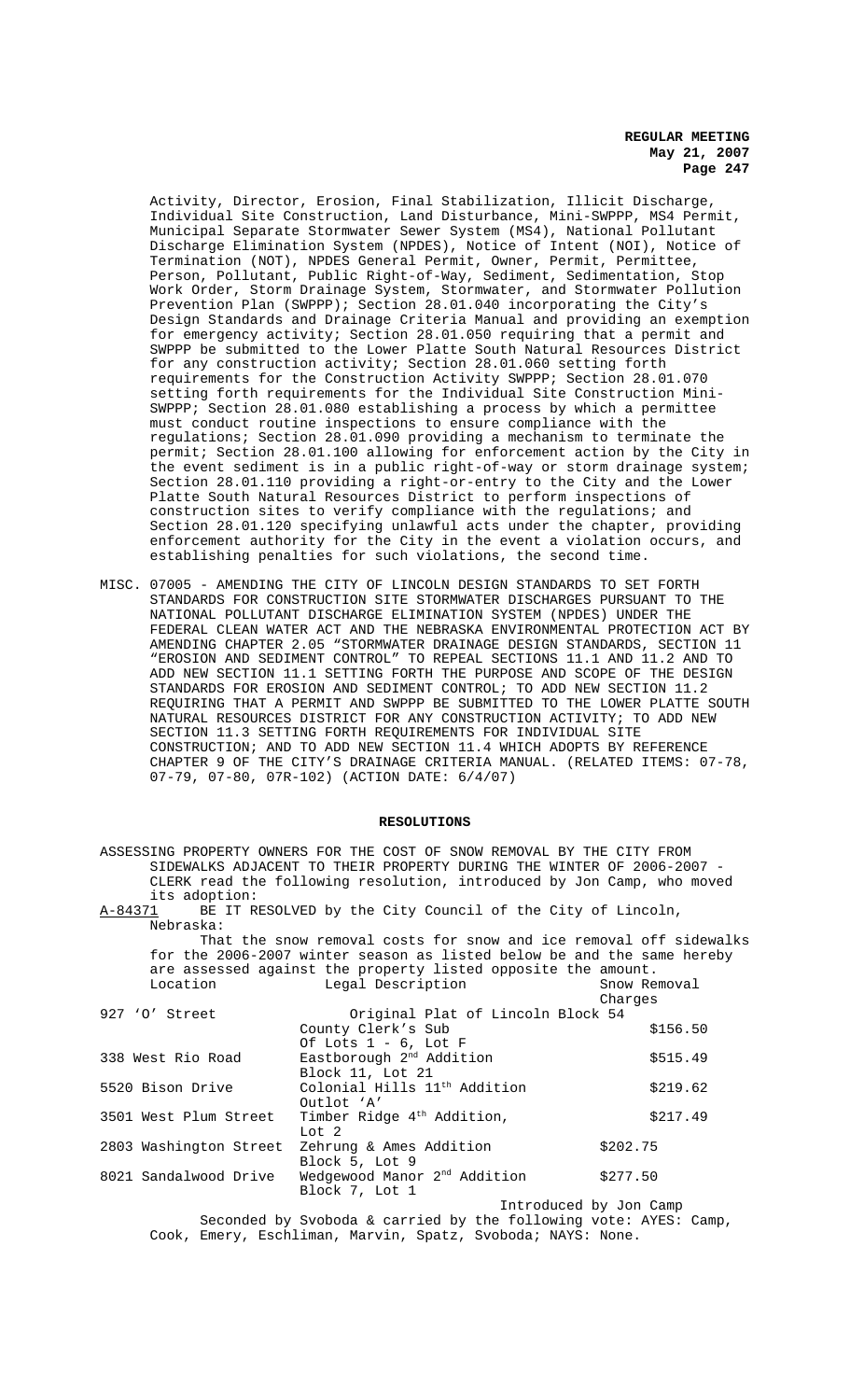VACATION 07004 - VACATING TWO PORTIONS (.26 AND .15 ACRES) OF ROKEBY ROAD AT ITS INTERSECTION WITH BREAGAN ROAD AND THE RAILROAD CROSSING - CLERK read the following resolution, introduced by Jon Camp, who moved its adoption:<br>A-84372 WHE

WHEREAS, the vacation two portions of Rokeby Road at its intersection with Breagan Road and the railroad crossing has been requested by the Lancaster County Engineer; and

WHEREAS, said street portion is located outside of the corporate limits of the City but within the three-mile zoning jurisdiction of the City; and

WHEREAS, under Neb. Rev. Stat. § 23-108 (Reissue 1997) the City must approve the vacation of said street portion.

NOW, THEREFORE, BE IT RESOLVED by the City Council of the City of Lincoln, Nebraska:

That the vacation of the two parcels (.26 and .15 acres) of Rokeby Road right-of-way at its intersection with Breagan Road and the railroad crossing, and legally described as:

Parcel A

A parcel of land located in the Southeast Quarter of Section 25 and the Northeast Quarter of Section 36, Township 9 North, Range 7 East, of the 6th P.M., Lancaster County, Nebraska, more particularly described as follow:

Commencing at the southwest corner of the said Southeast Quarter, said point being monumented with an L.C.S.M. cap; thence with an assumed bearing of south 89 degrees 19 minutes 52 seconds east, with the south line, of the said Southeast Quarter, a distance of 205.79 feet to a point of intersection with the southwesterly right-of-way of the Omaha Public Power District Railroad, said point being a point for corner, said point also being the true point of beginning; thence north 52 degrees 47 minutes 35 seconds west, with the southwesterly right-of-way line of the Omaha Public Power District Railroad, a distance of 55.43 feet to a point of intersection with the northerly right-of-way line of Rokeby Road, said point being located 33.00 feet northerly from the south line of the said Southeast Quarter; thence south 89 degrees 19 minutes 52 seconds east, with the northerly right-of-way line of Rokeby Road parallel with and 33.00 feet northerly from the south line, of the said Southeast Quarter, a distance of 168.46 feet to a point of intersection with the northeasterly right-of-way line of the Omaha Public Power District Railroad, said line also being the southwesterly right-of-way line of Breagan Road, said point being a point for corner; thence south 52 degrees 47 minutes 35 seconds east, with the northeasterly right-of-way line of the Omaha Public Power District Railroad, said line also being the southwesterly right-of-way line of Breagan Road, a distance of 55.43 feet to a point of intersection with the south line, of the said Southeast Quarter, said point being a point for corner; thence continuing south 52 degrees 47 minutes 35 seconds east, with the northeasterly right-of-way line of the Omaha Public Power District Railroad, said line also being the southwesterly right-of-way line of Breagan Road, a distance of 55.43 feet to a point of intersection with the southerly right-of-way line of Rokeby Road, said point being located 33.00 feet southerly from the north line, of the said Northeast Quarter, said point being a point for corner; thence north 89 degrees 19 minutes 52 seconds west, with the southerly right-of-way line of Rokeby Road parallel with and 33.00 feet southerly from the north line of the said Northeast Quarter, a distance of 168.46 feet to a point of intersection with the southwesterly right-of-way line of the Omaha Public Power District Railroad, said point being a point for corner; thence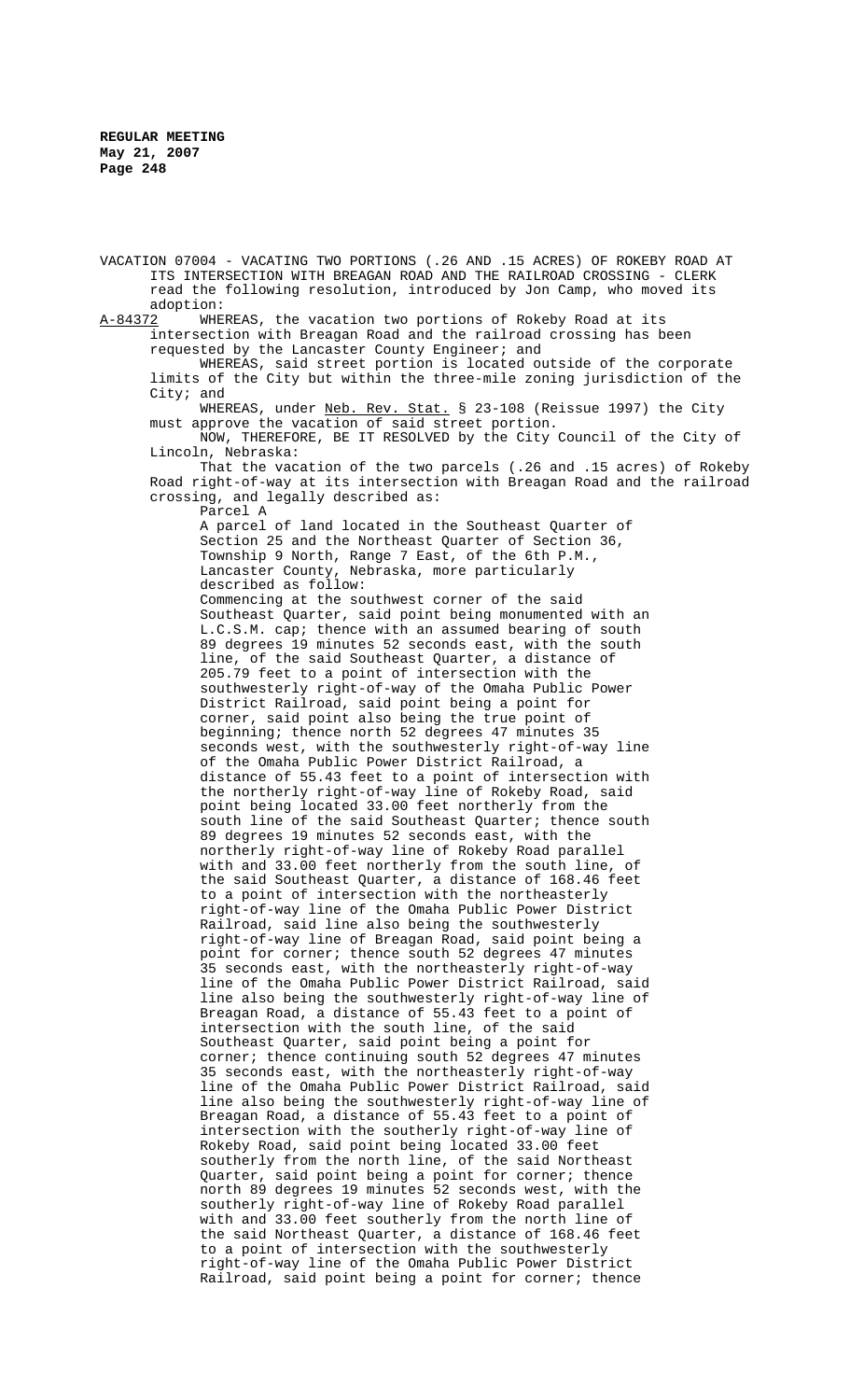north 52 degrees 47 minutes 35 seconds west, with the southwesterly right-of-way line of the Omaha Public Power District Railroad, a distance of 55.43 feet to the true point of beginning; containing an area of 0.26 acres, more or less; Parcel B A parcel of land located in the Southeast Quarter of Section 25, Township 9 North, Range 7 East, of the 6th P.M., Lancaster County, Nebraska, more particularly described as follows: Commencing at the southwest corner, of the said Southeast Quarter, said point being monumented with an L.C.S.M. cap; thence with an assumed bearing of south 89 degrees 19 minutes 52 seconds east, with the south line, of the said Southeast Quarter, a distance of 205.79 feet to a point of intersection with the southwesterly right-of-way line of the Omaha Public Power District Railroad, said point being a point for corner; thence north 52 degrees 47 minutes 35 seconds west, with the southwesterly right-of-way line of said Omaha Public Power District Railroad, a distance of 55.43 feet to the true point of beginning; thence continuing north 52 degrees 47 minutes 35 seconds west, with the said southwesterly right-of-way line of the Omaha Public Power District Railroad, a distance of 59.76 feet to a point for corner; thence north 42 degrees 43 minutes 46 seconds east, a distance of 100.76 feet to a point of intersection with the northeasterly right-of-way line of said Omaha Public Power District Railroad and the southwesterly rightof-way line of Breagan Road, said point being a point for corner; thence south 52 degrees 47 minutes 35 seconds east, with the northeasterly right-of-way line of said Omaha Public Power District Railroad and the southwesterly right-of-way line of Breagan Road, a distance of 66.31 feet to a point for corner; thence south 42 degrees 43 minutes 46 seconds west, a distance o f 95.51 feet to a point for corner, said point being located 33.00 feet northerly from the south line of the said Southeast Quarter; thence north 89 degrees 19 minutes 52 seconds west, parallel with and 33.00 feet northerly from the south line, of the said Southeast Quarter, a distance of 8.78 feet to the true point of beginning; containing an area of 0.15 acres, more or less;

which is outside of the corporate limits but within the three-mile zoning jurisdiction of the City of Lincoln is hereby approved.

BE IT FURTHER RESOLVED that the City Clerk transmit a copy of this resolution to the County Clerk for Lancaster County. Introduced by Jon Camp

Seconded by Svoboda & carried by the following vote: AYES: Camp, Cook, Emery, Eschliman, Marvin, Spatz, Svoboda; NAYS: None.

APPROVING A REDEVELOPMENT AND LIMITED TERM USE RESTRICTIONS AGREEMENT BETWEEN THE CITY OF LINCOLN AND DAVID A. WOOD FOR CONSTRUCTION OF AN OFFICE BUILDING WITH WAREHOUSE SPACE ON PROPERTY GENERALLY LOCATED AT 2600 WEST M COURT WITHIN THE WEST O REDEVELOPMENT PLAN - CLERK read the following resolution, introduced by Jon Camp, who moved its adoption:<br>A-84373 WHEREAS, the vacation two portions of Rokeby Road at

WHEREAS, the vacation two portions of Rokeby Road at its intersection with Breagan Road and the railroad crossing has been requested by the Lancaster County Engineer; and

WHEREAS, said street portion is located outside of the corporate limits of the City but within the three-mile zoning jurisdiction of the City; and

WHEREAS, under Neb. Rev. Stat. § 23-108 (Reissue 1997) the City must approve the vacation of said street portion.

NOW, THEREFORE, BE IT RESOLVED by the City Council of the City of Lincoln, Nebraska:

That the vacation of the two parcels (.26 and .15 acres) of Rokeby Road right-of-way at its intersection with Breagan Road and the railroad crossing, and legally described as:

Parcel A

A parcel of land located in the Southeast Quarter of Section 25 and the Northeast Quarter of Section 36,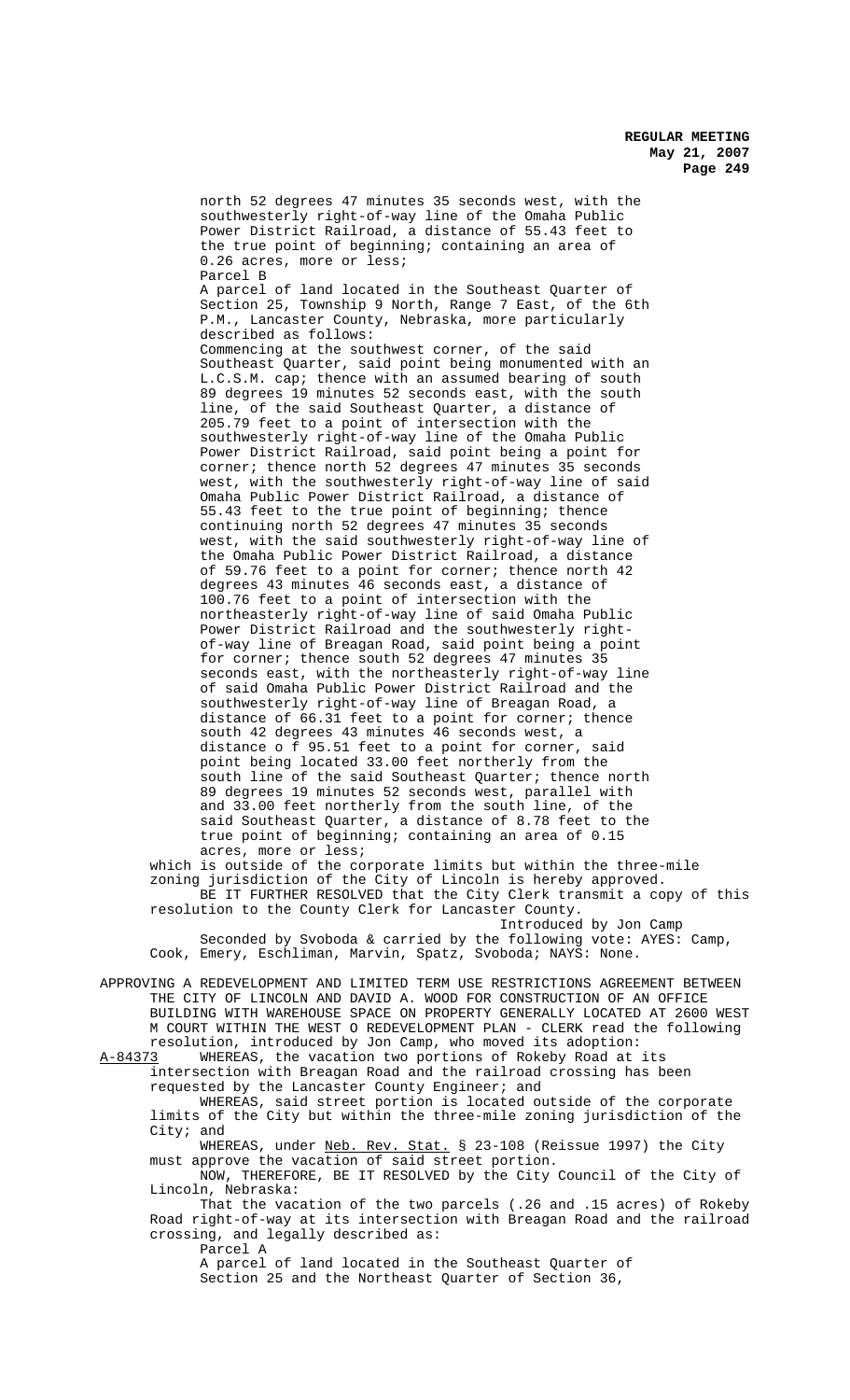Township 9 North, Range 7 East, of the 6th P.M., Lancaster County, Nebraska, more particularly described as follow: Commencing at the southwest corner of the said Southeast Quarter, said point being monumented with an L.C.S.M. cap; thence with an assumed bearing of south 89 degrees 19 minutes 52 seconds east, with the south line, of the said Southeast Quarter, a distance of 205.79 feet to a point of intersection with the southwesterly right-of-way of the Omaha Public Power District Railroad, said point being a point for corner, said point also being the true point of beginning; thence north 52 degrees 47 minutes 35 seconds west, with the southwesterly right-of-way line of the Omaha Public Power District Railroad, a distance of 55.43 feet to a point of intersection with the northerly right-of-way line of Rokeby Road, said point being located 33.00 feet northerly from the south line of the said Southeast Quarter; thence south 89 degrees 19 minutes 52 seconds east, with the northerly right-of-way line of Rokeby Road parallel with and 33.00 feet northerly from the south line, of the said Southeast Quarter, a distance of 168.46 feet to a point of intersection with the northeasterly right-of-way line of the Omaha Public Power District Railroad, said line also being the southwesterly right-of-way line of Breagan Road, said point being a point for corner; thence south 52 degrees 47 minutes 35 seconds east, with the northeasterly right-of-way line of the Omaha Public Power District Railroad, said line also being the southwesterly right-of-way line of Breagan Road, a distance of 55.43 feet to a point of intersection with the south line, of the said Southeast Quarter, said point being a point for corner; thence continuing south 52 degrees 47 minutes 35 seconds east, with the northeasterly right-of-way line of the Omaha Public Power District Railroad, said line also being the southwesterly right-of-way line of Breagan Road, a distance of 55.43 feet to a point of intersection with the southerly right-of-way line of Rokeby Road, said point being located 33.00 feet southerly from the north line, of the said Northeast Quarter, said point being a point for corner; thence north 89 degrees 19 minutes 52 seconds west, with the southerly right-of-way line of Rokeby Road parallel with and 33.00 feet southerly from the north line of the said Northeast Quarter, a distance of 168.46 feet to a point of intersection with the southwesterly right-of-way line of the Omaha Public Power District Railroad, said point being a point for corner; thence north 52 degrees 47 minutes 35 seconds west, with the southwesterly right-of-way line of the Omaha Public Power District Railroad, a distance of 55.43 feet to the true point of beginning; containing an area of 0.26 acres, more or less; Parcel B A parcel of land located in the Southeast Quarter of Section 25, Township 9 North, Range 7 East, of the 6th P.M., Lancaster County, Nebraska, more particularly described as follows: Commencing at the southwest corner, of the said

Southeast Quarter, said point being monumented with an L.C.S.M. cap; thence with an assumed bearing of south 89 degrees 19 minutes 52 seconds east, with the south line, of the said Southeast Quarter, a distance of 205.79 feet to a point of intersection with the southwesterly right-of-way line of the Omaha Public Power District Railroad, said point being a point for corner; thence north 52 degrees 47 minutes 35 seconds west, with the southwesterly right-of-way line of said Omaha Public Power District Railroad, a distance of 55.43 feet to the true point of beginning; thence continuing north 52 degrees 47 minutes 35 seconds west, with the said southwesterly right-of-way line of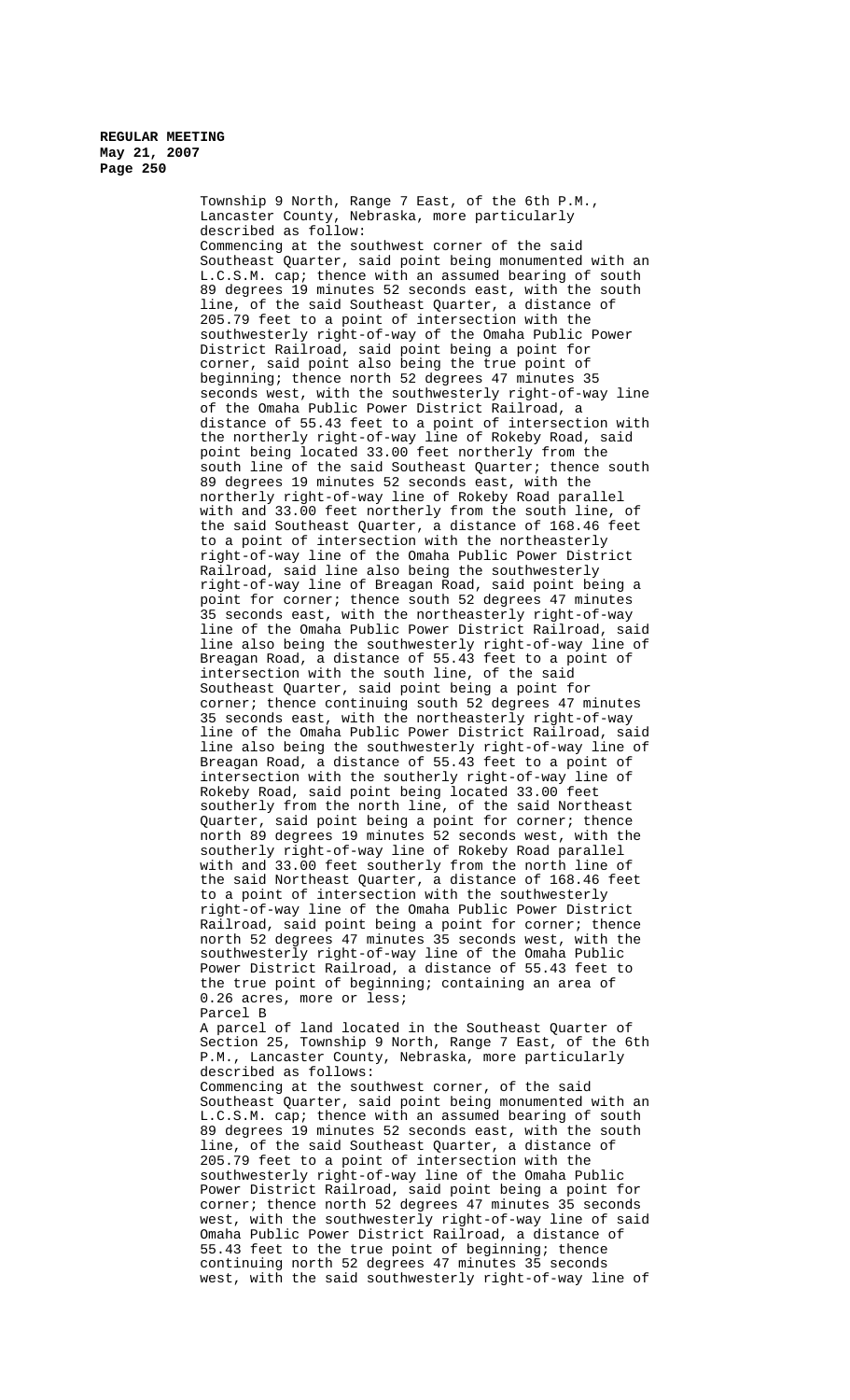the Omaha Public Power District Railroad, a distance of 59.76 feet to a point for corner; thence north 42 degrees 43 minutes 46 seconds east, a distance of 100.76 feet to a point of intersection with the northeasterly right-of-way line of said Omaha Public Power District Railroad and the southwesterly rightof-way line of Breagan Road, said point being a point for corner; thence south 52 degrees 47 minutes 35 seconds east, with the northeasterly right-of-way line of said Omaha Public Power District Railroad and the southwesterly right-of-way line of Breagan Road, a distance of 66.31 feet to a point for corner; thence south 42 degrees 43 minutes 46 seconds west, a distance o f 95.51 feet to a point for corner, said point being located 33.00 feet northerly from the south line of the said Southeast Quarter; thence north 89 degrees 19 minutes 52 seconds west, parallel with and 33.00 feet northerly from the south line, of the said Southeast Quarter, a distance of 8.78 feet to the true point of beginning; containing an area of 0.15 acres, more or less;

which is outside of the corporate limits but within the three-mile zoning jurisdiction of the City of Lincoln is hereby approved. BE IT FURTHER RESOLVED that the City Clerk transmit a copy of this resolution to the County Clerk for Lancaster County.

Introduced by Jon Camp Seconded by Svoboda & carried by the following vote: AYES: Cook, Emery, Eschliman, Marvin, Spatz, Svoboda; NAYS: Camp.

#### **PETITIONS & COMMUNICATIONS**

SETTING THE HEARING DATE OF MONDAY, JUNE 4, 2007 AT 1:30 P.M. FOR MANAGER APPLICATION OF BROOKE BARNES FOR GRANITE CITY FOOD & BREWERY LTD DBA GRANITE CITY FOOD & BREWERY LOCATED AT 6150 O STREET - CLERK read the following resolution, introduced by Jonathan Cook, who moved its adoption:

A-84374 BE IT RESOLVED by the City Council, of the City of Lincoln, that a hearing date is hereby set for Mon., June 4, 2007 at 1:30 p.m. or as soon thereafter as possible in the City Council Chambers, County-City Building, 555 S. 10<sup>th</sup> St., Lincoln, NE, for Manager Application of Brooke Barnes for Granite City Food & Brewery LTD dba Granite City Food & Brewery located at 6150 O Street.

If the Police Dept. is unable to complete the investigation by said time, a new hearing date will be set.

Introduced by Jonathan Cook Seconded by Spatz & carried by the following vote: AYES: Camp, Cook, Emery, Eschliman, Marvin, Spatz, Svoboda; NAYS: None.

- SETTING THE HEARING DATE OF MONDAY, JUNE 4, 2007 AT 1:30 P.M. FOR APPLICATION OF LINCOLN PUB GROUP, INC. DBA THE N-ZONE & THE CATERING ZONE FOR A CLASS CK LIQUOR LICENSE LOCATED AT 728  $\frac{1}{2}$  Q STREET - CLERK read the following resolution, introduced by Jonathan Cook, who moved its adoption:<br><u>A-84375</u> BE
- A-84375 BE IT RESOLVED by the City Council, of the City of Lincoln, that a hearing date is hereby set for Mon., June 4, 2007 at 1:30 p.m. or as soon thereafter as possible in the City Council Chambers, County-City Building, 555 S. 10<sup>th</sup> St., Lincoln, NE, for Application of Lincoln Pub Group, Inc. dba The N-Zone & The Catering Zone for a Class CK liquor license located at 728 ½ Q Street.

If the Police Dept. is unable to complete the investigation by said time, a new hearing date will be set.

Introduced by Jonathan Cook Seconded by Spatz & carried by the following vote: AYES: Camp, Cook, Emery, Eschliman, Marvin, Spatz, Svoboda; NAYS: None.

- SETTING THE HEARING DATE OF MONDAY, JUNE 4, 2007 AT 1:30 P.M. FOR MI INVESTMENTS, LLC DBA FIVE WILLOWS FOR A CLASS I LIQUOR LICENSE LOCATED AT 4747 PIONEERS BLVD. - CLERK read the following resolution, introduced by Jonathan Cook, who moved its adoption:<br>A-84376 BE IT RESOLVED by the City Council,
- BE IT RESOLVED by the City Council, of the City of Lincoln, that hearing date is hereby set for Mon., June 4, 2007 at 1:30 p.m. or as soon thereafter as possible in the City Council Chambers, County-City Building, 555 S. 10<sup>th</sup> St., Lincoln, NE, for Application of MI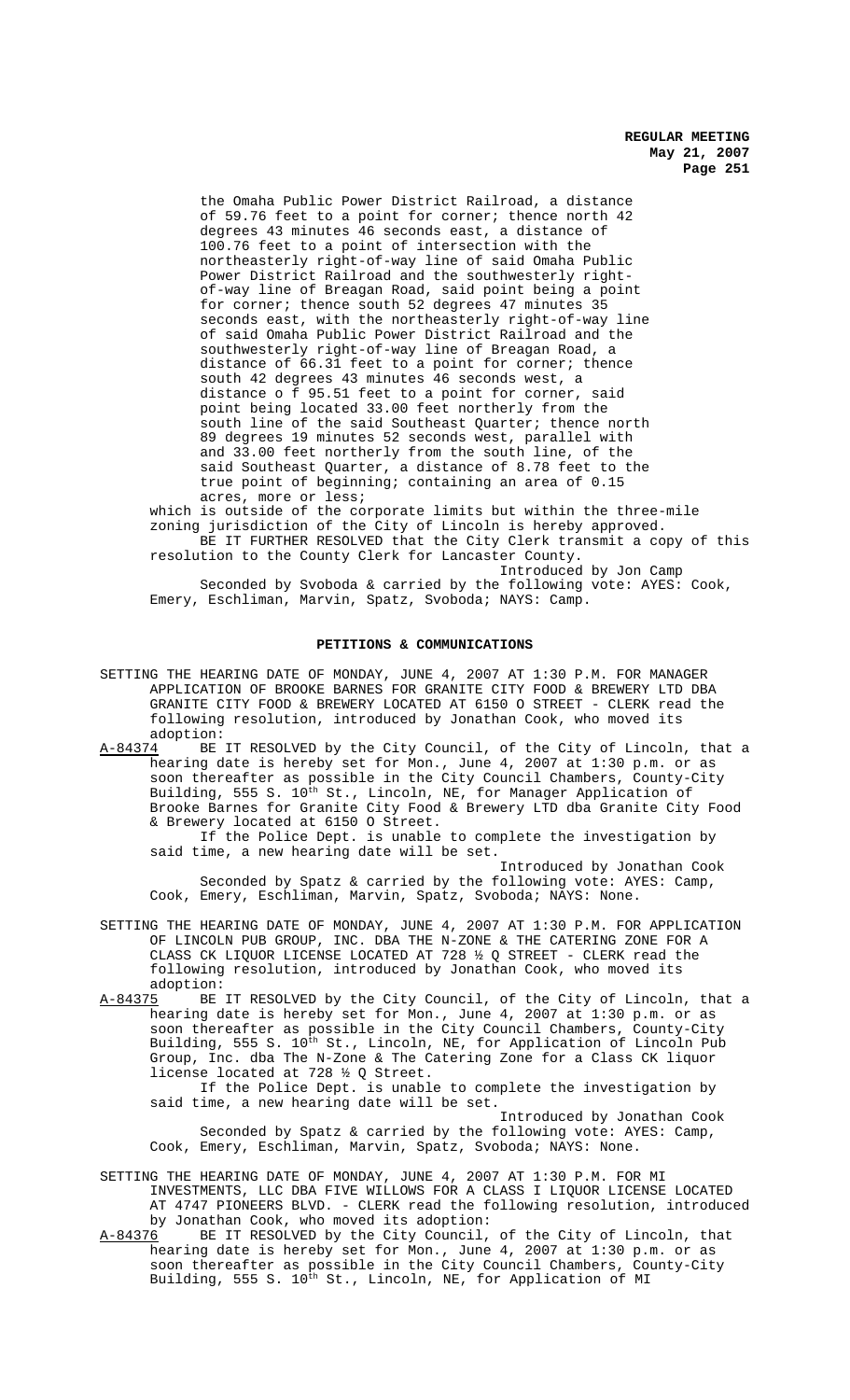Investments, LLC dba Five Willows for a Class I liquor license located at 4747 Pioneers Blvd. If the Police Dept. is unable to complete the investigation by said time, a new hearing date will be set. Introduced by Jonathan Cook Seconded by Spatz & carried by the following vote: AYES: Camp, Cook, Emery, Eschliman, Marvin, Spatz, Svoboda; NAYS: None. SETTING THE HEARING DATE OF MONDAY, JUNE 4, 2007 AT 1:30 P.M. FOR MANAGER APPLICATION OF DONALD E. SOUSEK FOR BRUNO ENTERPRISES, INC TOO DBA BUFFALO WILD WINGS GRILL AND BAR LOCATED AT 1328 P STREET AND 7301 S.  $27<sup>TH</sup>$  STREET - CLERK read the following resolution, introduced by Jonathan Cook, who moved its adoption:<br>A-84377 BE IT RESOLVED by the City Counc A-84377 BE IT RESOLVED by the City Council, of the City of Lincoln, that a hearing date is hereby set for Mon., June 4, 2007 at 1:30 p.m. or as soon thereafter as possible in the City Council Chambers, County-City Building, 555 S. 10<sup>th</sup> St., Lincoln, NE, for Application of Donald E. Sousek for Bruno Enterprises, Inc. Too dba Buffalo Wild Wings Grill and

Bar located at 1328 P Street and 7301 S. 27<sup>th</sup> Street. If the Police Dept. is unable to complete the investigation by said time, a new hearing date will be set.

Introduced by Jonathan Cook Seconded by Spatz & carried by the following vote: AYES: Camp, Cook, Emery, Eschliman, Marvin, Spatz, Svoboda; NAYS: None.

- SETTING THE HEARING DATE OF MONDAY, JUNE 4, 2007 AT 1:30 P.M. FOR APPLICATION OF MARY'S PLACE, INC. DBA MARY'S PLACE FOR AN ADDITION TO PREMISE LOCATED AT 1920 WEST O STREET - CLERK read the following resolution, introduced by Jonathan Cook, who moved its adoption:<br>A-84378 BE IT RESOLVED by the City Council, of the City
- BE IT RESOLVED by the City Council, of the City of Lincoln, that a hearing date is hereby set for Mon., June 4, 2007 at 1:30 p.m. or as soon thereafter as possible in the City Council Chambers, County-City Building, 555 S. 10<sup>th</sup> St., Lincoln, NE, for Application of Mary's Place, Inc. dba Mary's Place for an addition to premise at 1920 West O Street. If the Police Dept. is unable to complete the investigation by said time, a new hearing date will be set.

Introduced by Jonathan Cook Seconded by Spatz & carried by the following vote: AYES: Camp, Cook, Emery, Eschliman, Marvin, Spatz, Svoboda; NAYS: None.

- SETTING THE HEARING DATE OF MONDAY, JUNE 11, 2007 FOR APPLICATION OF MY PIEZANO'S LLC DBA PIEZANO'S FOR A CLASS I LIQUOR LICENSE LOCATED AT 2740 SOUTH STREET - CLERK read the following resolution, introduced by Jonathan Cook, who moved its adoption:
- A-84379 BE IT RESOLVED by the City Council, of the City of Lincoln, that a hearing date is hereby set for Mon., June 11, 2007 at 1:30 p.m. or as soon thereafter as possible in the City Council Chambers, County-City Building, 555 S. 10<sup>th</sup> St., Lincoln, NE, for Application of My Piezano's LLC dba Piezano's for a Class I liquor license located at 2740 South Street.

If the Police Dept. is unable to complete the investigation by said time, a new hearing date will be set.

Introduced by Jonathan Cook Seconded by Spatz & carried by the following vote: AYES: Camp, Cook, Emery, Eschliman, Marvin, Spatz, Svoboda; NAYS: None.

## **MISCELLANEOUS BUSINESS - NONE**

#### **REPORTS OF CITY OFFICERS**

CLERK'S LETTER AND MAYOR'S APPROVAL OF RESOLUTIONS AND ORDINANCES PASSED BY THE CITY COUNCIL ON MAY 14, 2007 - CLERK presented said report which was placed on file in the Office of the City Clerk. **(27-1)**

RESOLUTION ASSESSING THE COSTS OF THE NORTH 27TH STREET MAINTENANCE BUSINESS DISTRICT AGAINST THE BENEFITTED PROPERTIES - CLERK read the following resolution, introduced by Jonathan Cook, who moved its adoption:<br>A-84380 Be IT RESOLVED by the City Council of the City of Lincoln, Be IT RESOLVED by the City Council of the City of Lincoln,

Nebraska, that:

1. The cost of providing for the maintenance of certain public facilities in the North 27th Street Maintenance Business Improvement District including: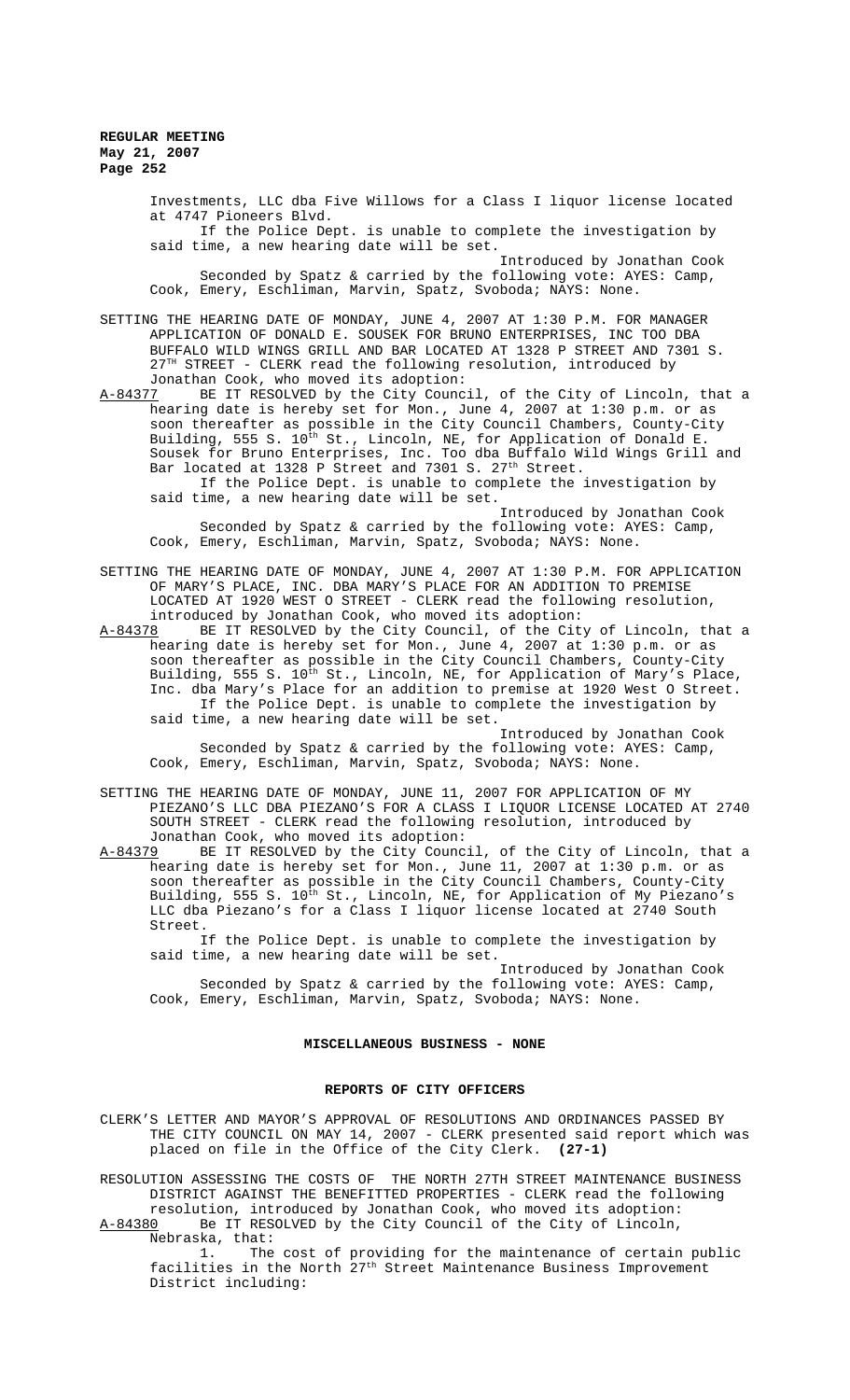- a. Litter and refuse removal from sidewalks, planting areas, and beautification areas within the public right-of-way:
- b. Care and maintenance, including replacement, of all landscaping, including watering, fertilizing, weeding, pruning, spraying, and removal and replacement of dead plantings:
- c. Maintenance (excluding repair) of sidewalks:
- d. General maintenance of median signs including repair and repainting;

including the employment of or contracting for personnel, to provide for any service as may be necessary or proper to carry out the purposes of the Business Improvements District Act and cost incidental thereto, be and the same is hereby assessed upon the property in said district described in the proposed Distribution of Assessment attached to this resolution, marked "Proposed Distribution of Assessment of the North  $27<sup>th</sup>$  Street Maintenance Improvement District" and made a part hereof;

2. The cost of said activities is the sum of \$14,392.56.<br>3. The property set forth in the proposed Distribution c

The property set forth in the proposed Distribution of Assessment si specially benefitted by such activities and improvement.

4. Each piece and parcel of property described is specially benefitted in the amount set forth therein, and no property is taxed more than the special benefits accruing thereto by reason of said activities and improvements.<br>5. The cost of said

The cost of said activities and improvements is hereby apportioned and assessed upon the several pieces and parcels of property in said district in the manner and amount set forth in the proposed Distribution of Assessment of the North 27<sup>th</sup> Street Maintenance Improvement District.

BE IT FURTHER RESOLVED that the City Clerk be and is hereby directed to record this resolution in the minutes of the City Council with the vote thereon by yeas and nays.

BE IT FURTHER RESOLVED that the City Council sit as a Board of Equalization for the purpose of equalizing said assessments on the  $4^\mathrm{th}$ day of June, 2007, at 1:30 p.m., with adjournments from day to day until the work of equalizing said assessments shall be completed.

Approved this 21<sup>st</sup> day of May, 2007.

Introduced by Jonathan Cook Seconded by Spatz & carried by the following vote: AYES: Camp, Cook, Emery, Eschliman, Marvin, Spatz, Svoboda; NAYS: None.

## ORDINANCE - 1<sup>st</sup> READING & RELATED RESOLUTIONS (AS REQUIRED)

- ORDINANCE AUTHORIZING AND PROVIDING FOR THE ISSUANCE OF NOT TO EXCEED \$8,500,000 AGGREGATE PRINCIPAL AMOUNT OF GENERAL OBLIGATION STORM WATER BONDS OF THE CITY OF LINCOLN, NEBRASKA - CLERK read an ordinance, introduced by Jonathan Cook, an ordinance authorizing and providing for the issuance, sale, and delivery of General Obligation Stormwater Drainage and Flood Management System bonds, Series 2007, of the City of Lincoln, Nebraska, in an aggregate principal amount not to exceed \$8,500,000 (The "Bonds"), for the purpose of paying the costs of constructing improvements and extensions to the City's Stormwater Drainage and Flood Management System; prescribing certain terms of the bonds; delegating, authorizing and directing the Finance Director to exercise his independent judgment and absolute discretion in determining certain other terms of the bonds; providing for the payment of the principal of and interest on the bonds by the levy of a tax on all of the taxable property within the City; authorizing and approving certain other related matters; and declaring an emergency, the first time.
- AMENDING SECTION 10.16.070 OF THE LINCOLN MUNICIPAL CODE RELATING TO PROOF OF FINANCIAL RESPONSIBILITY BY ADDING LANGUAGE REGARDING PRESUMPTION OF USE BY VEHICLE OWNERS; FURTHER DEFINING REQUIREMENTS OF FINANCIAL RESPONSIBILITY; SPECIFYING ADVISEMENTS CURRENTLY PART OF STATE STATUTES; AND INCREASING THE PENALTY TO A MISDEMEANOR TO BE COMPARABLE WITH STATE STATUTES - CLERK read an ordinance, introduced by Jonathan Cook, amending Section 10.16.070 of the Lincoln Municipal Code relating to proof of financial responsibility by adding language regarding presumption of use by vehicle owners; further defining requirements of financial responsibility; specifying advisements currently part of state statutes; and increasing the penalty to a misdemeanor to be comparable with state statutes; and repealing Section 10.16.070 of the Lincoln Municipal Code as hitherto existing, the first time.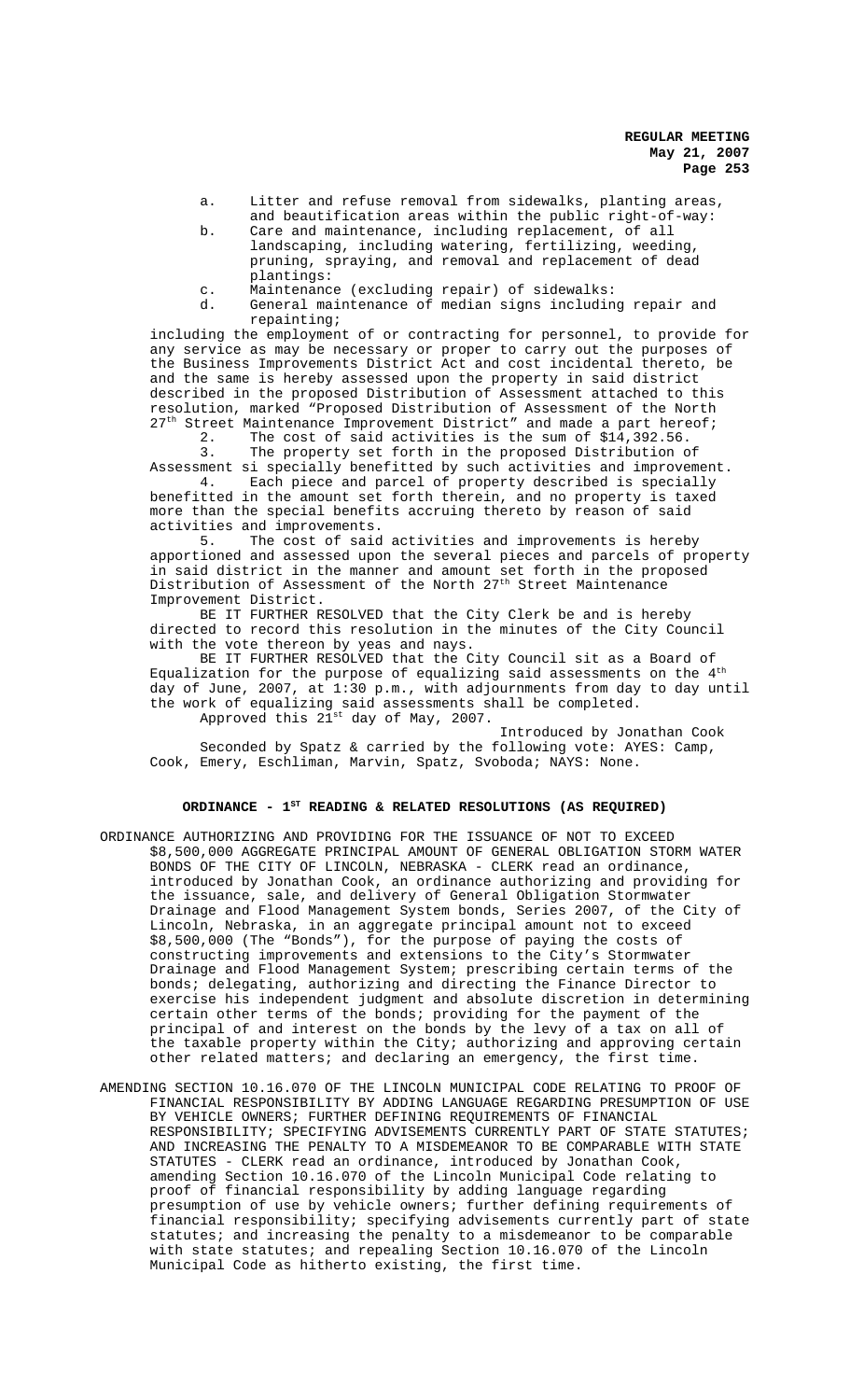- CHANGE OF ZONE 07021 APPLICATION OF EIGER CORPORATION FOR A CHANGE OF ZONE FROM AG AGRICULTURAL DISTRICT TO B-5 PLANNED REGIONAL BUSINESS DISTRICT ON PROPERTY GENERALLY LOCATED AT EIGER DRIVE AND SOUTH 84TH STREET - CLERK read an ordinance, introduced by Jonathan Cook, amending the Lincoln Zoning District Maps attached to and made a part of Title 27 of the Lincoln Municipal Code, as provided by Section 27.05.020 of the Lincoln Municipal Code, by changing the boundaries of the districts established and shown thereon, the first time.
- CHANGE OF ZONE 07024 APPLICATION OF BUFFALO GRASS LLC FOR A CHANGE OF ZONE FROM O-3 OFFICE PARK DISTRICT TO B-2 PLANNED NEIGHBORHOOD BUSINESS DISTRICT ON PROPERTY GENERALLY LOCATED SOUTHEAST OF THE INTERSECTION OF SOUTH 27TH STREET AND YANKEE HILL ROAD - CLERK read an ordinance, introduced by Jonathan Cook, amending the Lincoln Zoning District Maps attached to and made a part of Title 27 of the Lincoln Municipal Code, as provided by Section 27.05.020 of the Lincoln Municipal Code, by changing the boundaries of the districts established and shown thereon the first time.
- CHANGE OF ZONE 07023 AMENDING SECTION 27.69.300 OF THE LINCOLN MUNICIPAL CODE TO ALLOW THE DIRECTOR OF PLANNING TO APPROVE MINOR MODIFICATIONS TO A SPECIAL SIGN DISTRICT. (RELATED ITEMS: 07-85, 07-86) - CLERK read an ordinance, introduced by Jonathan Cook, amending Chapter 27.69 of the Lincoln Municipal Code by amending Section 27.69.300 to allow the Planning Director to approve amendments to a nonresidential special sign district provided the request for amendment proposes a minor increase in the number, size, height, location, or other standards for signs authorized in the special sign district; and repealing Section 27.69.300 of the Lincoln Municipal Code as hitherto existing, the first time.
- CHANGE OF ZONE 2938B APPLICATION OF NEBRASKA TECHNOLOGY PARK TO AMEND THE STANDARDS OF THE UNIVERSITY OF NEBRASKA TECHNOLOGY PARK SPECIAL SIGN DISTRICT TO ALLOW WALL SIGNS ORIENTED TO INTERSTATE 80, WEST HIGHLAND BLVD. OR N.W. 1ST STREET AND TO PERMIT ADMINISTRATIVE AMENDMENTS FOR MINOR DEVIATIONS FROM THE SPECIAL SIGN DISTRICT. (RELATED ITEMS: 07-85, 07-86) - CLERK read an ordinance, introduced by Jonathan Cook, amending the "Standards of University of Nebraska Technology Park Special Sign District" adopted by Ordinance No. 17504 passed by the City Council on May 10, 1999, designating the University of Nebraska Technology Park as a special sign district, to allow wall signs oriented to Interstate 80, West Highland Boulevard or N.W.  $1^{\rm st}$  Street and to permit administrative amendments for minor deviations from the Special Sign District, the first time.

#### **ORDINANCES - 3RD READING & RELATED RESOLUTIONS (as required)**

**NONE**

## **REGISTERED TO SPEAK SESSION - NONE**

#### **OPEN MICROPHONE SESSION**

Danny Walker, 427 "E" Street, came forward to express his opinion of the proposed Safe Route to School pedestrian and bicycle crossing under the railroad tracks located west of the  $1^{st}$  and J Street within the floodway areas of Salt Creek. This matter was taken under advisement.

#### **MISCELLANEOUS BUSINESS**

#### **PENDING -**

APPROVING THE AGREEMENT REGARDING THE ANNEXATION OF FIRETHORN BETWEEN FIRETHORN INVESTMENT, FIRETHORN GOLF COMPANY LLC, FIRETHORN UTILITY SERVICE CO., AND THE CITY OF LINCOLN, RELATING TO THE ANNEXATION OF APPROXIMATELY 303.66 ACRES OF PROPERTY GENERALLY LOCATED NORTHEAST OF THE INTERSECTION OF S. 84TH STREET AND PIONEERS BLVD. (RELATED ITEMS: 07R-25, 07-11, 07-12, 07-13, 07R-20) (ACTION DATE: 2/5/07) (1/22/07 -